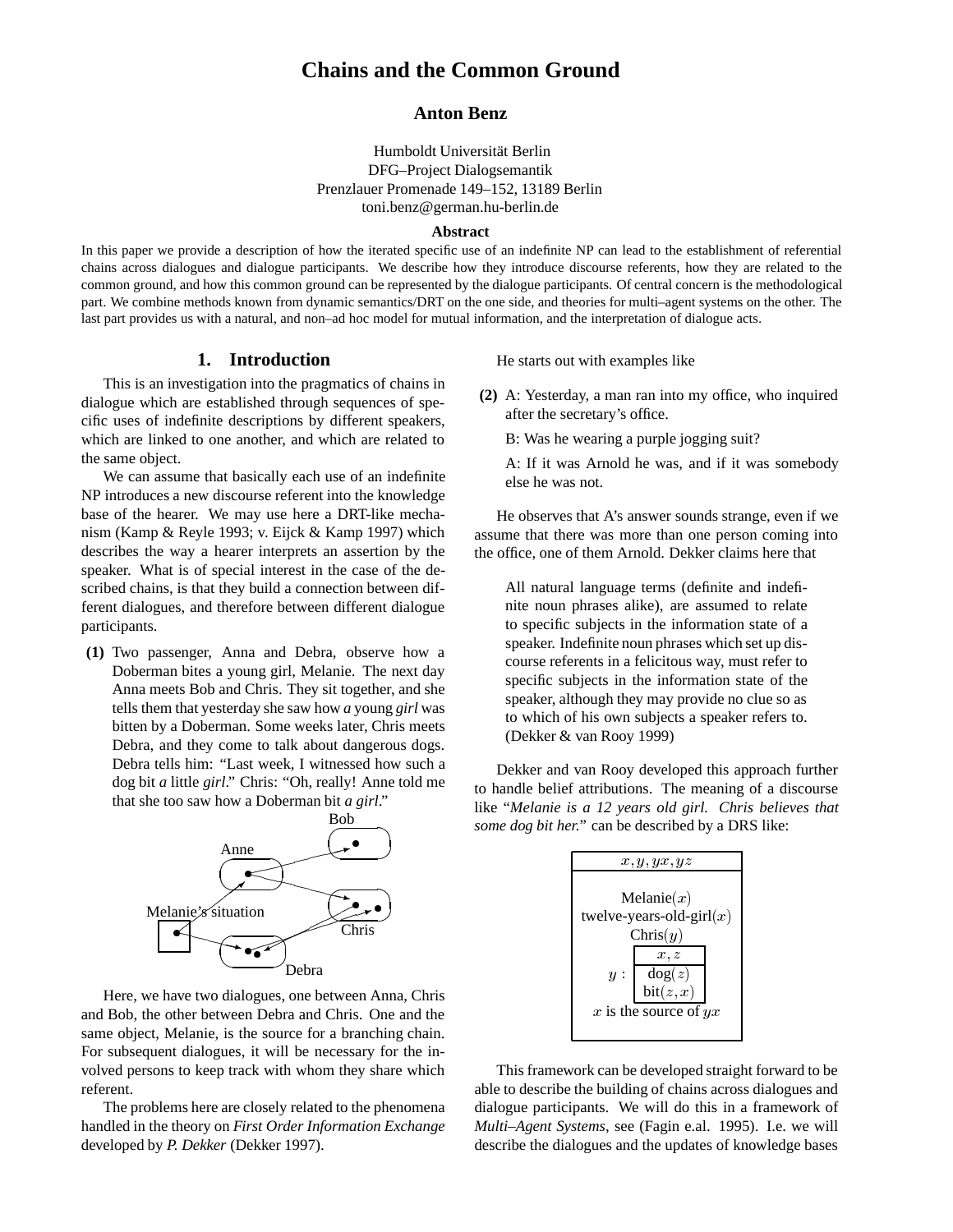of the participants as games. This has the advantage that we can exploit standard techniques to define the information an agent has in a certain dialogue situation in a possible worlds framework, and we get the usual definition of mutual knowledge. For technical reasons we will develop the theory as a *possibility approach*, see (Gerbrandy & Groeneveld 1997). One effect will be that the *source*–relation, which is a primitive relation in the theory of Dekker and van Rooy, is defined through the rules of the dialogue games.

## **2. Definite Reference and the Common Ground**

The relation between established chains and the use of definite descriptions is of special interest, because it forces us to investigate how discourse referents are connected to the *common ground*.

It has become usual to identify the common ground with what is *mutually known* by the dialogue participants. The relation between the referential use of definite descriptions and mutual knowledge has been extensively studied in (Clark & Marshall 1981). For a *visual situation* use, it can be shown that the referential use of a definite description def  $x \varphi(x)$  is successful if the object referred to is the only one for which it is common knowledge that it has the property  $\varphi$ , see (Benz 1999).

The referent of a definite description is an object in the real source situation but this situation is normally not known to the discourse participants. That the anaphoric referential use of a definite is sensitive to the *common* discourse referents can be seen in examples like

**(3)** At 7:00 am Anna and Debra see how a Doberman bites the young girl Melanie. Anna must leave Debra with the girl. Therefore she can't see that the dog again attacks and bites another girl, Stefanie, some minutes later. Then (1) Anna meets Bob and Chris and tells them that she has seen how a Doberman attacked a young girl. The next day, (2) Debra meets Bob, and she tells him that the dog attacked also another young girl. Later, (3) she meets also Chris and tells him the same. Chris, who does not know that Bob knows already the whole story, (4) meets Bob again and says to him: "*The young girl* was not the only one who was attacked by the dangerous Doberman."



The use of *the young girl* by Chris is felicitous although both of them know that there have been two young girls

who were attacked by the Doberman. Only one of them is available through a common discourse referent.

### **3. Dialogue as Multi–Agent System**

For our presentation of multi–agent systems we follow (Fagin e.al. 1995). It consists of a set of *global states*, a set of possible *dialogue acts*, a *transition operation*  $\tau$ , which models the effect of performing an action, and a function <sup>P</sup> which tells us, which actions can be performed in a given situation.

A global dialogue state consists of the *local* states of the participants  $DP = \{1, \ldots, m\}$ , and the state of the environment. Essentially, our states will contain the same information as the pictures provided above. They are represented by tuples  $\langle M, \rightarrow, D_1, \ldots, D_m \rangle$ . Here, M is a first order model which describes the situation talked about,  $D_a$ is a simple DRS extended with information (1) about the dialogue acts where the participant  $a$  was involved, and  $(2)$ about the real objects he has observed.  $\rightarrow$  is a relation between objects and subjects, or subjects and subjects, where a subject is a pair  $\langle a, u \rangle$  of a participant a and a discourse referent u. We write  $u^a$  for  $\langle a, u \rangle$ . If a new discourse referent is introduced into a DRS, then  $\rightarrow$  will connect this referent to it's *source*. Now we are able to say what is a possible sequence of dialogues in our model. We identify them with sequences  $G = \langle s_0, \texttt{act}_0, \ldots, s_n \rangle$ , where all  $s_i$ are global states,  $s_0$  is a state where  $\rightarrow^{s_0}$  and all  $D_a^{s_0}$ s are empty. Further,  $\mathtt{act}_i \in P(s_i)$ , i.e. it must be a *possible* dialogue act in situation  $s_i$ , and  $s_{i+1} = \tau(\texttt{act}_i, s_i)$  for all  $i < n$ . We denote the set of all such possible sequences of dialogues by  $\mathcal G$ .

We allow for three actions an agent can perform:  $\texttt{send}(a, H, D, l), \texttt{get}(a, H, D) \text{ and observe}(H, D, l).$  $\texttt{send}(a, H, D, l)$  is the actions which represents an assertion of speaker  $\alpha$  with co–present addressees  $H$ .  $D$  is a DRS, which is the result of translating the speaker's utterance into a DRS by standard techniques known from (Kamp & Reyle 1993).  $l$  is a function which relates the discourse referents in  $U_D$  to the subjects in  $D_a$ . If the action get $(a, H, D)$  is performed on the local state of an agent  $b \in DP$ , then it means that he is an addressee  $b \in H$  of an assertion with content D and speaker a. observe $(H, D, l)$  means that he is a member of a (co– present) group  $H$  which observes some fact represented by a DRS  $D$ , where  $l$  is an injective function which relates the referents in  $\mathcal{U}_D$  to real objects in the universe  $|\mathcal{M}|$ . These actions can be performed as parts of *joined* actions. They can be identified with sequences  $(\texttt{act}_a)_{a\in\text{DP}}$ , where  $\texttt{act}_a$ is one of the three (local) actions defined before. We allow for two sorts of joined actions: Either the sequence has the form  $\mathtt{act}_a = \mathtt{observe}(H, D, l)$  with fixed  $H, D, l$  for  $a \in H$ , and  $\texttt{act}_a = \perp \text{ for } a \notin H$ . Or, it has the form  $\mathtt{act}_a = \mathtt{send}(b, D, H, l)$  for  $a = b$ ,  $\mathtt{act}_a = \mathtt{get}(H, D, l)$ for  $a \in H,$  and  $\mathtt{act}_a = \bot$  for  $a \not\in H \cup \{b\},$   $D,$   $H$  fixed.

What are the effects of performing a joined action  $(\texttt{act}_a)_{a\in\text{DP}}$ ? If it represents an assertion by a speaker b, then send $(b, H, D, l)$  should not change the state of b except that he remembers that he has performed this action, i.e. we assume that  $D<sub>b</sub>$  has a component  $Act_{D_b}$  such that for the new state  $D'_b$  we get  $Act_{D'_b}$  =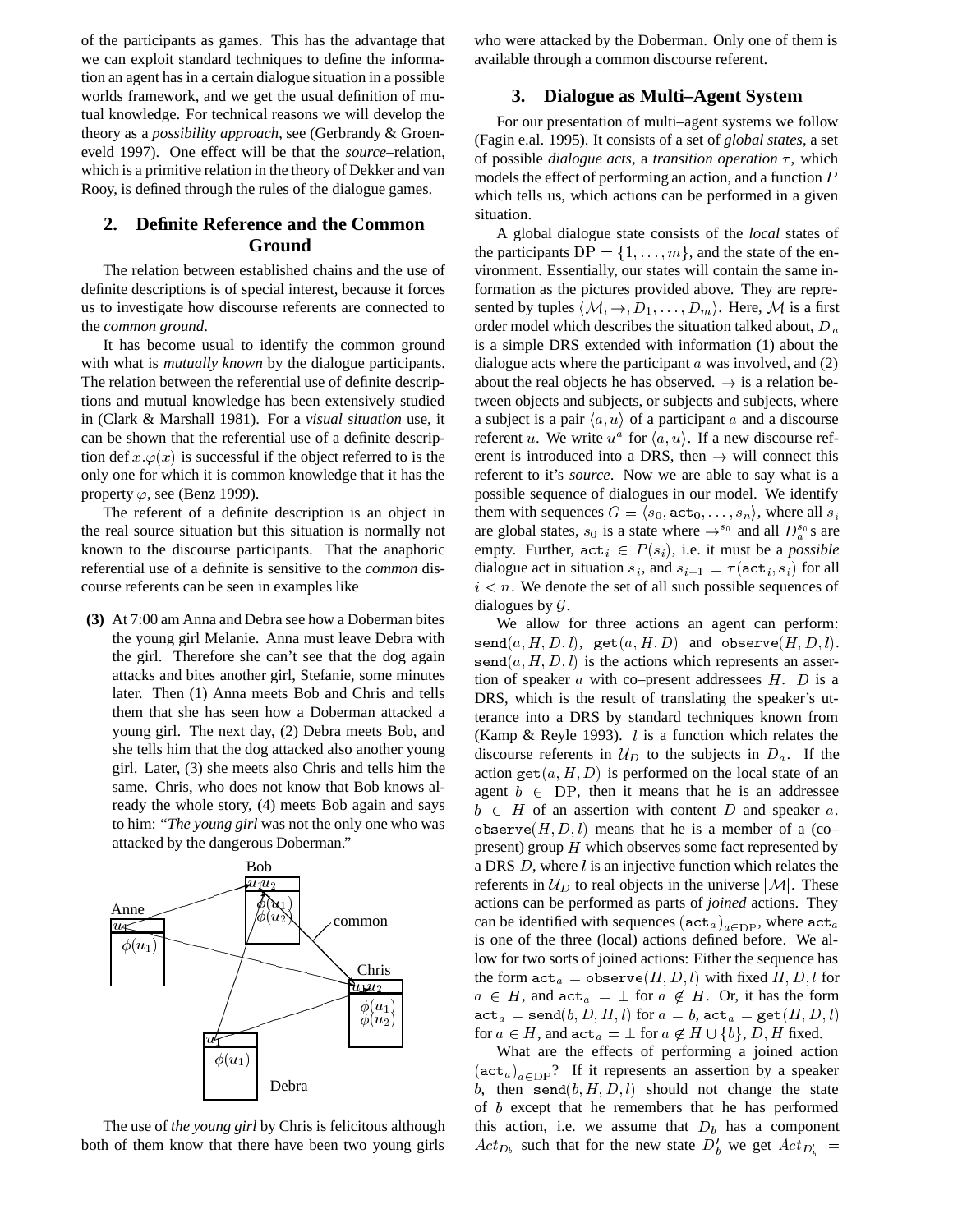$\mathit{Act}_{D_b} \land \langle \texttt{send}(b, H, D, l \rangle)$ . The act  $\mathtt{get}(b, H, D)$  should result in a merge of  $D_a$  and  $D$  for  $a \in H$ , and in an extension of  $Act_{D_a}$  to  $Act_{D_a}^{\wedge} \langle \text{get}(b, H, D) \rangle$ . There is some freedom in defining this merge. We may assume that it introduces for each referent in D a new referent into  $\mathcal{U}_{D_{b}}$ , scri and adds the conditions of  $Con_D$  to  $Con_{D_b}$  where the old variables are replaced accordingly.  $\rightarrow$  belongs to the environment, and an assertion of the form send $(b, H, D, l)$  has the effect that new chains are added to  $\rightarrow$ . In order to be able to start in our examples with *empty* representations, we consider also acts of joined observations. For  $a \in H$ , an observation observe $(H, D, l)$  should have the effect that D is merged to his old information  $D_a$  in such a way that new discourse referents are introduced for objects which he has not jet observed. We assume that  $D_a$  has a fourth component  $Obs_{D_a}$  which is an injective function relating referents in  $U_{D_a}$  to objects in  $|\mathcal{M}|$ , i.e. a remembers which objects he has observed.

We don't go into further details here. Table 1 shows the relevant part of a global state for Example 3 which results after Ann's assertion (1). It translates into a DRS  $D =$  $\langle \{u_1, u_2\}, \{\text{Doberman}(u_1), \text{young–girl}(u_2), \text{bit}(u_1, u_2)\}\rangle.$  $H_0$  is the group  $\{An, De\}$ ,  $H_1$  the group  $\{An, Bo, Ch\}$ . l links  $u_1$  to the Doberman (Dob),  $u_2$  to Melanie (Mel). In addition, we assumed here that Chris has already some information represented in his DRS.

To get a full description of our system we have to say which joined actions can be performed in some global state s. We assume that an joined observation is always possible, if we have for observe $(H, D, l)$  that  $(M, l) \models$ D. If the joined actions represents an assertion with send $(b, H, D, l)$ , then it should be a possible action in s, iff  $D_b^s \subseteq_l D$ .  $D \subseteq_l D'$  holds between DRSes  $D, D'$ , iff l is a function from  $U_{D'}$  to  $U_D$  such that for all condition  $\varphi \in \text{Con}_{D'} \varphi / l$  is an element of  $\text{Con}_{D}$ , where  $\varphi / l$  denotes the formula, where the free variables in  $\varphi$  are replaced by their l–values. This is essentially *Dekker's* condition for the licensing of first order formulas (Dekker 1997). It implies that the speaker can make only *true* assertions. For global states s we denote by  $P(s)$  the set of joined actions which can be performed in this situation.

We denote by  $S(G)$  the set of all global states which may arise as a possible dialogue situation, i.e. all situations which belong to a  $G \in \mathcal{G}$ . For multi–agent systems it is usual to identify the *knowledge* of an agent a in a situation s relative to  $S(\mathcal{G})$  with the set of all situation which are *indiscernible* from <sup>s</sup>. Two situations are indiscernible for an agent a, iff his local states are identical for both situations. This allows us to include the information of agents about the global state, and their information about others into our model. We either may use *Kripke*–structures, see (Fagin e.al. 1995), or develop our theory along the lines of (Gerbrandy & Groeneveld 1997) as a *possibility* approach. Both descriptions provide us with (equivalent) representations  $CG_w(H)$  of the *common ground* for a possibility w and a group  $H$ . It is as a set of accessible possible dialogue situations and contains all possibilities which are possible according to the knowledge of one participant, possible according to the knowledge a participant can have according to the knowledge of an other participants, etc.

Hence, the general apparatus for multi–agent system provides us with a natural representation of the mutual information of dialogue participants. But in view of our problem to explain the anaphoric referential use of a definite description we need a representation which provides us more directly with information about which subjects with which properties are common. For this reason we introduce the notion of a *common DRS*.

That a DRS is *joined* should mean that it can be embedded into all the DRSes representing the knowledge of the members of the group  $H$  in such a way that the images of one referent are all connected to each other via a common source. Hence,  $D$  is a joined DRS for a group  $H$ and possibility  $w \in \mathcal{W}$ , iff there is a family of functions  $(l_a)_{a \in H}$  such that for all  $a \in H D_a^w \leq l_a D$ , and for all  $u \in \mathcal{U}_D \exists x \forall a \in H \: x \rightarrow_r l_a(u)$ , where  $\rightarrow_r$  denotes the reflexive closure of  $\rightarrow$ . In order to restrict the possible size of a joined DRS we add the condition that for all  $u, u' \in \mathcal{U}_D$ ,  $u \neq u'$ , there is at least one  $a \in H$  such that  $l_a(u) \neq l_a(u')$ . Intuitively, a DRS is *mutual* joined if it is joined, everybody knows that it is joined, everybody knows that everybody knows that it is joined etc. This means that  $D$  must be a joined DRS relative to a family  $(l_a)_{a \in H}$ , and for all  $b \in H$ and for all  $v$  which are possible for  $b$  there exists a family  $(l_a^v)_{a \in H}$  such that D is joined in v relative  $(l_a^v)_{a \in H}$  and  $l_b^v = l_a$ . By a simple iteration of this condition we get an intuitive definition of a *common* DRS,  $C_w(D, H)$ , for a group  $H$  in a possibility  $w$ . E.g. for the situation described in Table1 we find that the following DRS  $D$  is a maximal common DRS for the group  $H_1 = \{An, Bo, Ch\}.$ 

| $u_1, u_2$         |
|--------------------|
| Doberman $(u_1)$   |
| young-girl $(u_2)$ |
| $bit(u_1, u_2)$    |

A detailed examination of the examples introduced above would show that the uniqueness condition for the referential anaphoric use of a definite description is sensitive to the number of discourse referents in the maximal common DRSes.

### **4. The Representation Problem**

The last section provided us with a reasonable description of a *common* DRS. But how can the participants have access to this DRS? The most intuitive way seems to be that they keep track of the discourse referents which have been introduced to each group, and about the properties of those referents. I.e. a participant will not only update his own DRS, if he gets some new information, but he will also update a DRS representing the knowledge of the group which *commonly* got this information. This leads to an extension of the local states. We add for each participant <sup>a</sup> and for each group  $H \subseteq DP$ , where he is a member of this group, representing DRSes  $D_{a,H}$ . In the same way as in the last section we can describe the update operations connected to the possible local acts send $(a, H, D, l)$ ,  $get(a, H, D)$  and observe $(H, D, l)$  for global states with representations. Together with the function  $P$ , which specifies which actions are possible in a certain situation, this